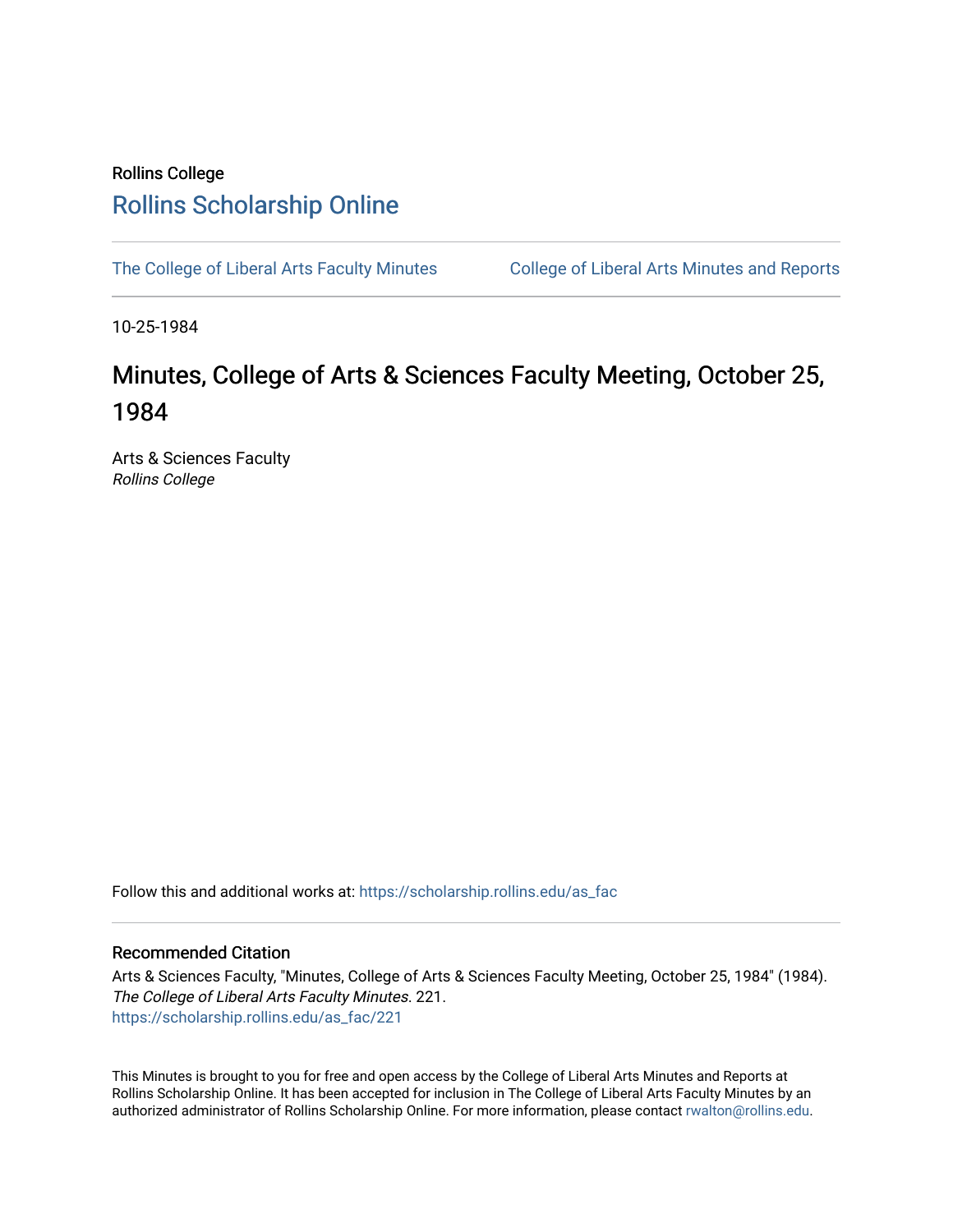## **MEMORANDUM** ROLLINS COLLEGE

# From Marvin Newman , Chair of faculty **Date October 9, 1984**

Faculty of the College and Professional Staff

President Seymour: Deans: DeNicola, Lancaster, Watkins, Eller Copies To Freshbell Seymond Miller

# Subject **NOTICE OF FACULTY MEETING**

The faculty of the College will meet on Thursday, October 25, 1984 at 3:30 P.M. in the Crummer Auditorium.

## AGENDA

- 1. Minutes of the meeting of September 20, 1984.
- 2. Reports
	- A) Administration
		- 1. President Seymour
		- 2. Dean DeNicola
		- 3. Dean Watkins
		- 4. Dean Miller
	- B) Standing Committees
		- 1. Prof.Neilson: Curriculum
		- 2. Prof.R. Carson: Financial Aid
		- 3. Prof.R. Cook: Standards
		- 4. Prof.Eng-Wilmot: Admissions
		- 5. Prof.Kerr: Intercollegiate Athletics
		- 6. Prof. Skidmore: Fac. Comp/Prof Dev.
		- 7. Prof.Curb: Nominating
		- 8. Professors Starling & Satcher: Campus Life
		- 9. Prof.B. Carson: Special Programs
		- 10. Prof. Phelan: Honors Degree Program Supervisory Board
- 3. Old business: Bylaw Amendment: DCE Standing Committee
- **4. New** business:

 $585$ 

- A) Minor in Latin American/Caribbean Affairs
- B) Resolution: The cultural "C" requirement
	- C) Other
- 5. General Announcement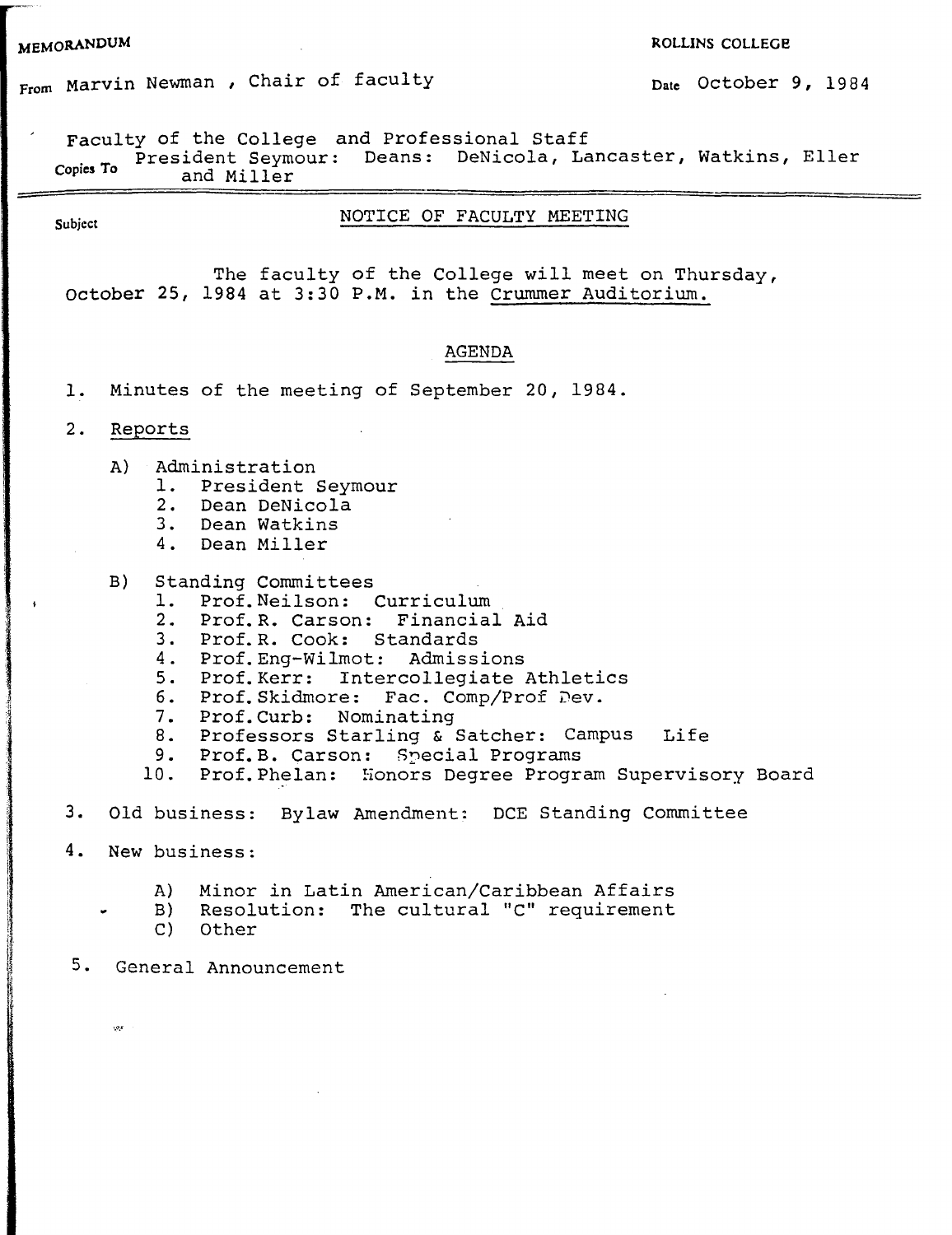#### ROLLINS COLLEGE

FROM: Marie C. Shafe, Secretary of the Faculty

TO: Faculty of the College

SUBJECT: Minutes of the October 25, 1984 Faculty Meeting

Kerr, Roy Ketchum, Sara

COPIES TO: President, Provost and Dean of the Faculty, Dean of the College, President of the Student Association, Archives

The faculty of the College of Arts and Sciences met on October 25, 1984 at 3:30 pm with Marvin Newman presiding. The following faculty members signed the attendance register.

Allen, Barry Borsoi, Edward Carson, Barbara Child, Doug Coffie, Boyd Cook, Thomas Curb, Rosemary DeNicola, Daniel Eller, Allen Folesong, Rick Frew, Barbara Gallo, William Greyson, Laura Hales, Wayne Harris, Paul Heath, John Hepburn, William

Lairson, Thomas Lancaster, Patricia Lane, Jack LeRoy, Edmund Levis, Barry Lima, Richard Lopez-Criado, Fidel McAleer, Nancy McCarthy, James Miller, Robert Nassif, Joseph Neilson, Steve Newman, Marvin Nordstrom, Alan Pequeno, Pedro

Phelan, Steve Phillips, Lynne Posner, Nadine Rodgers, Charles Ross, John Satcher, Paula Seymour, Thaddeus Shafe, Marie Siry, Joe Starling, Roy Stewart, Marilyn Taylor, Kenna-Thompson, Bob Wahab, James Watkins, Bari Weiss, John Wettstein, Arnold Williams, Donna Williams, Gary

### I ANNOUNCEMENTS AND REPORTS

A. President Seymour reported on the Trustee Meeting and the Development Campaign. Olin Library is currently on schedule and under budget. A computer has been purchased for the conversion to the Library of Congress System. A proposal has been submitted to the Edythe Bush Charitable Foundation to refurbish Mills. The proposal calls for: a large lecture/ meeting room with movable chairs, a committee meeting room, all night study room with offices for student organizations, computer lab, study skills center, writing lab and the College Bookstore. Additinnally, the Archives and WPRK would be in Mills alony with additional "growth areas," wet carrels and theater and resource for audio-visuals.

A proposal to refurbish Skillman Hall has been submitted to the Skillman Foundation. The refurbished hall would be a permanent memorial to Rose Skillman.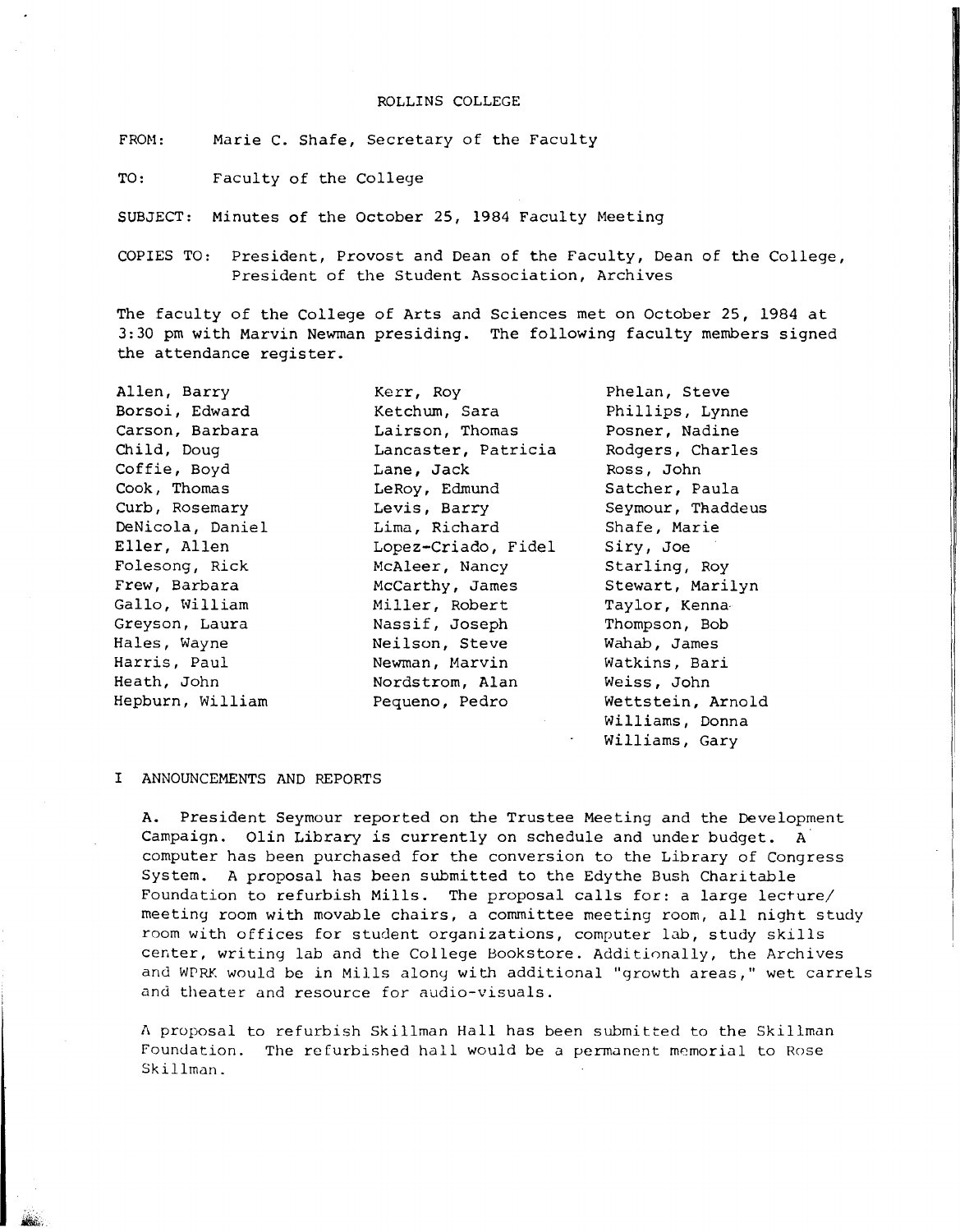The projection would be that the area surrounding Skillman, Mills and Olin would be beautifully landscaped, closed to vehicle traffic and become the center of campus.

B. Dean DeNicola indicated a CAPHE proposal had been developed which would enhance the marketing of the college and the retention of students by targeting certain U.S. cities for admissions efforts.

c. Dean Watkins reported that Judy Provost and Peggy Merritt are cochairing an Alcohol and Drug Education Team which will set up task forces for specific concerns.

A colloquium scheduled for November 9 is to bring some of these concerns to the faculty. A small grant from the Smothers Foundation has been received for drug education.

Temporary accommodations for Pinehurst are being sought as Pinehurst will be unavailable for occupancy next year.

A Pre-management Advisory committee has been established to assist students prior to professional training. Barbara Frew will chair the committee, working closely with Wanda Russell.

D. Dean Miller discussed enrollment statistics. Enrollments in DCE continue to decline but at a slower rate. Curriculum development will be a primarily focus of DCE.

E. Marvin Newman reported on the appropriate procedures for filling faculty vacancies. A joint session of the Steering Committee and the Curriculum Committee will be held on November 2 to consider all requests. Department Heads will be invited to share any unusual circumstances with the advisory group. The decisions are to be reported to Department Heads by November 15. Two faculty colleagues who are seriously **ill** are improving: Peter Bonnell and Ward Woodbury.

II COMMITTEE REPORTS

A. Curriculum - Steve Neilson reported that the "A" requirement has been reviewed with no changes recommended. Course numbers are being reviewed and an effort to establish a philosophy for course numbering is being considered. The "N" requirement has also been reviewed by the committee. A student committee is to submit a report on advising to the committee by its meeting November 2.

 $B$ . Standards - Tom Cook indicated that the committee is reviewing the policy regarding "Incompletes." Additionally, feedback from instructors is needed requarding the last date for withdrawal from courses.

C. Intercollegiate Athletics - Roy Kerr reported that the committee voted to recommend a modest increase in athletic scholarships. They are currently considering a policy whereby persons on an athletic scholarship, yet unable to participate in sports, would work as interns or such assistantship.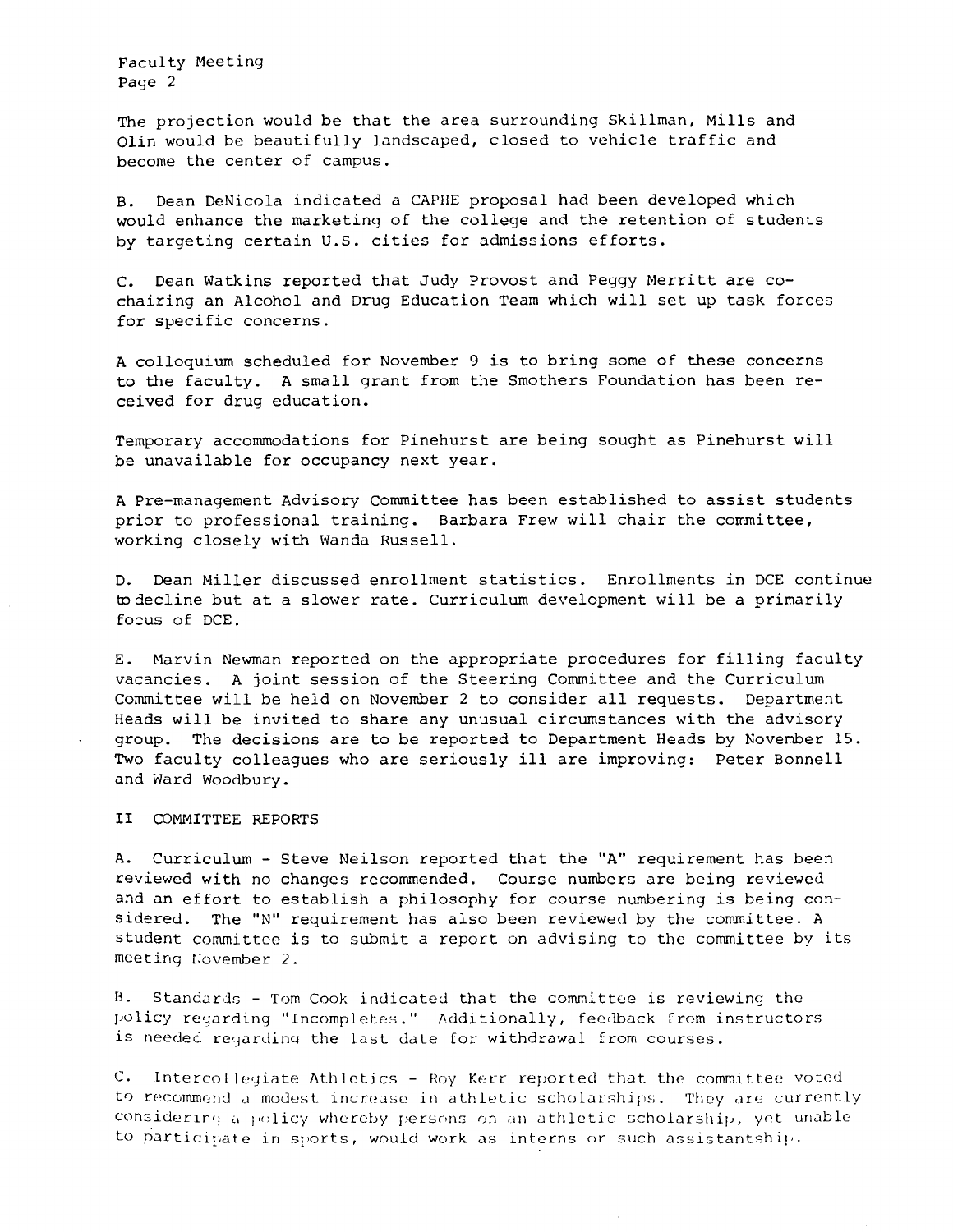D. Faculty Compensution - Barry Levis stated that the committee is working with the Director of Personnel regarding fringe benefits as well as a proposal for merit pay.

E. Nominating - Rosemary Curb deferred her report to New Business.

F. Campus Life - Roy Starling reported that sorority rush is being studied and the committee will carefully define what is meant by "probation" as well as define college expectations and responsibilities.

G. Special Programs - Barbara Carson noted that the committee is writing recommendations for students who are candidates for the Fulbright and other scholarships.

H. Honors - Steve Phelan reported that a possible new curriculum for the Honors Program is being examined with proposed changes being submitted in the early spring.

III OLD BUSINESS

Dean Miller made a motion to establish a standing committee for DCE. The resolution read as follows:

Be it resolved that Article V, Section 17 of the Bylaws be amended to create a Continuing Education Standing Committee (as described below), and that the current Section 17 become Section 18.

### ARTICLE V

### COMMITTEES OF THE COLLEGE

Section 17. The Continuing Education Committee

#### A. Responsibilities

The Continuing Education Committee represents the College Community in establishing and reviewing goals and policies regarding the adult degree program. It makes recommendations to the Curriculum Committee and the Committee on Standards regarding Continuing Education curriculum proposals and academic standards. On an annual basis *it* reports to the Steering Committee on the status of continuing education at the College.

#### B. Membership (5-1-2)

The following are voting members: the Associate Dean of the Faculty and Director of Continuing Education; four faculty members, one from each Division elected at large; one departmental head, selected by the Department Heads; one Continuing Education adjunct faculty member selected by the Associate Dean; two Continuing Education students selected by the Associate Dean (selected by the Continuing Education Student Association once this body is formulated). The Associate Registrar (Continuing Education) and the Chairperson of the Continuing Education Community Advisory Board serve as non-voting *members.* 

The resolution passed.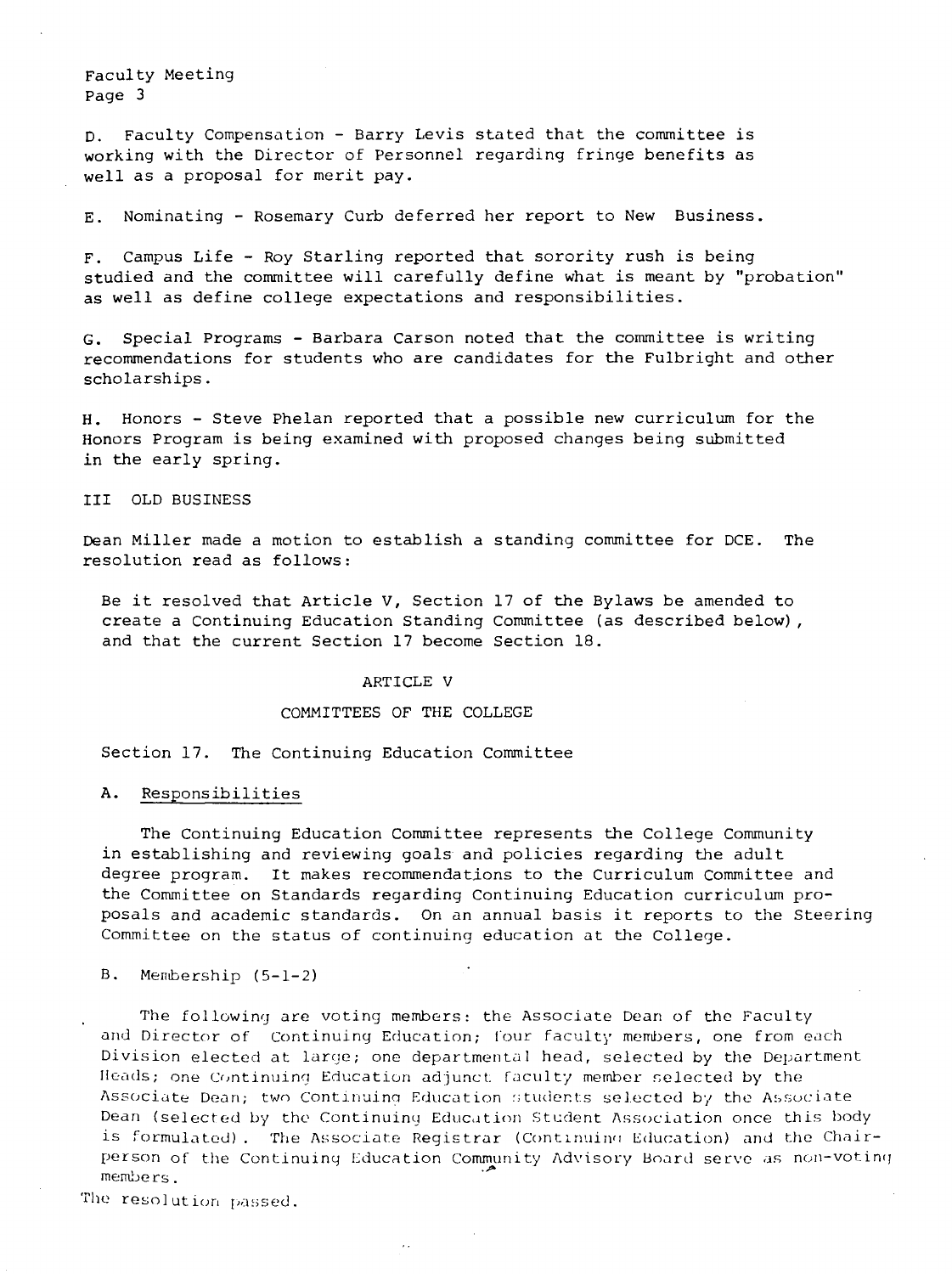IV NEW BUSINESS

**A.** As chair of the Curriculum Committee, Steve Neilson reported on the development of the Latin American/Caribbean Studies minor.

A resolution to change the "C" requirement was introduced and read as follows:

BE IT RESOLVED THAT:

The description of the General Education Requirement: "Awareness of Other Cultures" be changed to read:

The objective of this requirement is to provide students with an awareness of a culture or cultures 'other than those of Western Europe and the United States. Courses meeting this requirement will primarily focus on such cultural elements as the arts, economics, ideology, politics, religion, and social institutions.

BE IT FURTHER RESOLVED THAT:

This change be implemented in the Fall, 1985.

There was considerable discussion both pro and con the resolution. Roy Kerr and Ed Borsoi spoke against the proposal pointing out that no study of comparison to other institutions had been made. Dr. Borsoi offered copies of handouts comparing requirements at other colleges. He encouraged faculty not to abandon requiring students to study Western European culture. Marilyn Stewart spoke in favor indicating that Rollins curriculum is primarily Western culture and that there is a need to look at other cultures.

Barry Levis questioned whether history would be included as it was not mentioned in the resolution. Wayne Hales raised the question of what current courses could fulfill the requirements as proposed. Laura Greyson questioned whether the **LA/CA** courses would be included.

Pat Lancaster and Dan DeNicola commended the committee's efforts in the review process and spoke in favor of the proposal. Kenna Taylor raised the idea of additional general education requirements. Steve Phelan asked aobut providing students with choices regarding the requirement. Pedro Pequeno wanted to know if the committee will study each course currently being offered under the "C" requirement.

The resolution passed.

E. Nominating Committee - Rosemary Curb presented the committee's nominees for the new DCE Committee. The entire faculty is to elect one faculty representative from each division and Department Heads will elect their representative.